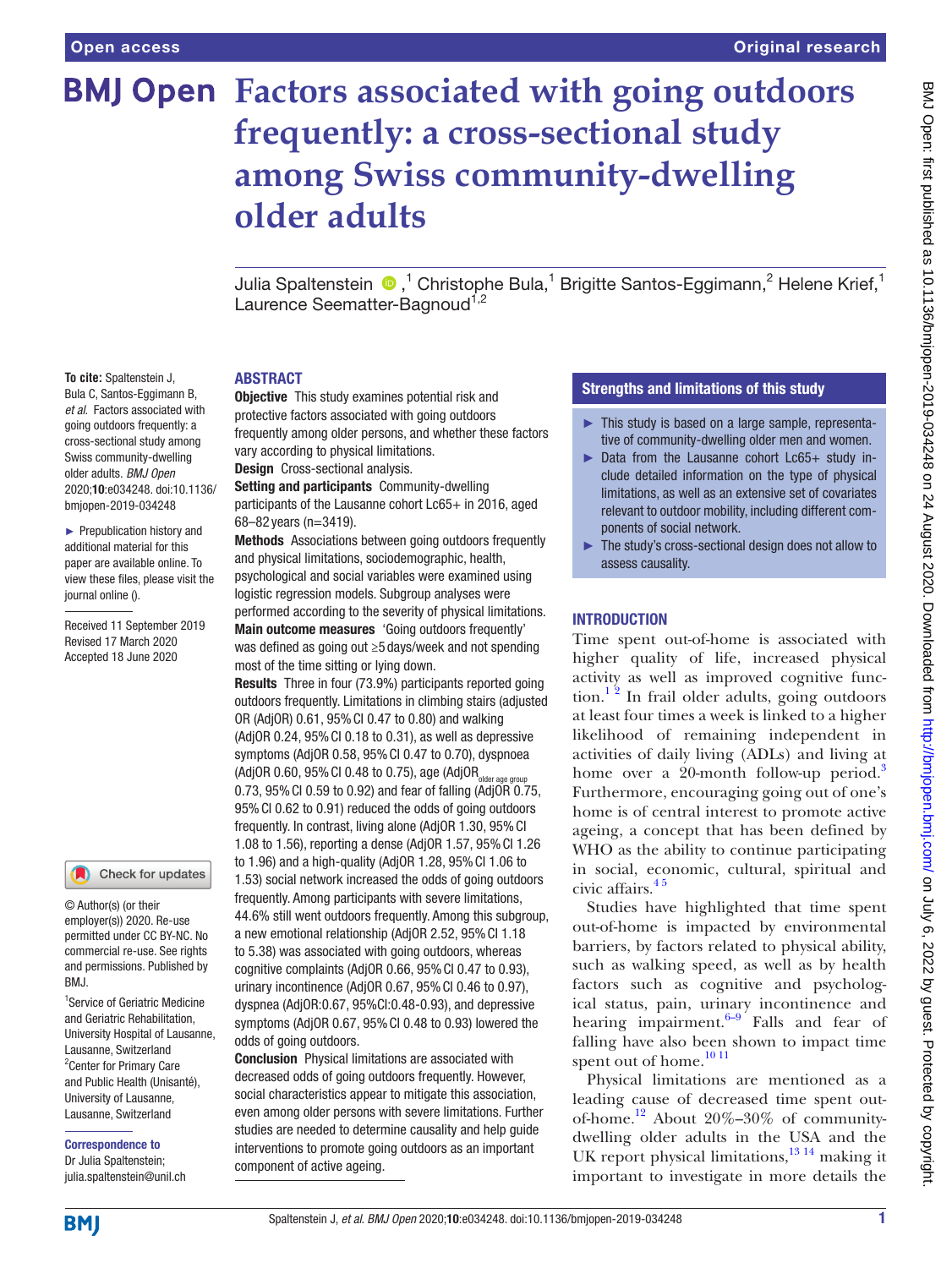interplay between these limitations and going outdoors in order to efficiently promote outdoor mobility. Indeed, some studies have shown that the presence of physical limitations modifies which factors are associated with time spent out-of-home.<sup>78</sup> For instance, environmental barriers affect time spent out-of-home only among older people with reduced lower extremity performance.<sup>8</sup> In contrast, hearing impairment appears associated with homebound status, defined as going out of one's home at most once a week, only among older persons without physical limitations.<sup>[7](#page-7-7)</sup> However, these two studies only considered few potential confounders.

Only a small number of protective factors for outdoor mobility have been highlighted. For instance, an ongoing cohort study is investigating whether social network could act as a protective factor,  $15$  a hypothesis further suggested by a previous literature review that identified a positive association between support from friends or family, and mobility (ie, the ability to move oneself within the community environment).<sup>16</sup> Previous studies that looked at the positive association between various health and social factors and time spent out-of-home are scarce. Furthermore, information from these studies remains lacunar, as most involved a limited number of subjects $\frac{6}{10}$  $\frac{6}{10}$  $\frac{6}{10}$ or considered few adjustment variables[.7 8 17](#page-7-7) Finally, most previous studies focused on the homebound status.[18–22](#page-8-0)

Considering the current interest for active ageing, this study focuses on factors associated with going outdoors frequently. Using data from the Lausanne cohort Lc65+ study, the present work investigates the relationships between older adults' health-related factors (including physical limitations), their social network and going outdoors frequently. The first objective was to examine in more details how different self-reported physical limitations were associated with going outdoors frequently. The

BMJ Open: first published as 10.1136/bmjopen-2019-034248 on 24 August 2020. Downloaded from http://bmjopen.bmj.com/ on July 6, 2022 by guest. Protected by copyright BMJ Open: first published as 10.1136/bmjopen-2019-034248 on 24 August 2020. Downloaded from <http://bmjopen.bmj.com/> on July 6, 2022 by guest. Protected by copyright

hypothesis was that some physical limitations (eg, related to lower rather than upper limbs performance) would be more likely to have a significant negative association with going outdoors frequently. Based on previous literature findings and hypothesised associations between individual characteristics and outdoor mobility, another objective was to identify potential risk factors (insecurity in the street, mood disorder, fear of falling, cognitive complaints, urinary incontinence, falls, pain, dyspnoea, vertigo), as well as protective factors (strong social network, optimism) for going outdoors frequently, while accounting for physical limitations [\(figure](#page-1-0) 1) and their severity.

# **METHODS**

# Data collection

The Lausanne cohort Lc65+ follows three random samples of community-dwelling individuals enrolled when aged 65–70 years in year 2004 (wave 1, birth year 1934–1938), 2009 (wave 2, birth year 1939–1943) and 2014 (wave 3, birth year 1944–1948). Participants receive a yearly questionnaire and undertake a clinical examina-tion every 3 years.<sup>[23](#page-8-1)</sup>

# Study population

Analyses for this study included individuals from the three cohort waves who participated in the 2016 data collection (n=3509). Participants with missing data about the frequency of going outdoors  $(n=13)$ , those living in a nursing home (n=10) and those with significant cognitive impairment—defined as a Mini-Mental Status Examination (MMSE) score <18on their last assessment (in year 2014, 2015 and 2016, respectively, n=9)—were excluded. In addition, participants whose questionnaires were filled



<span id="page-1-0"></span>Figure 1 Conceptual framework of the hypothesised relationships between physical limitations, psychosocial and health factors and going outdoors frequently.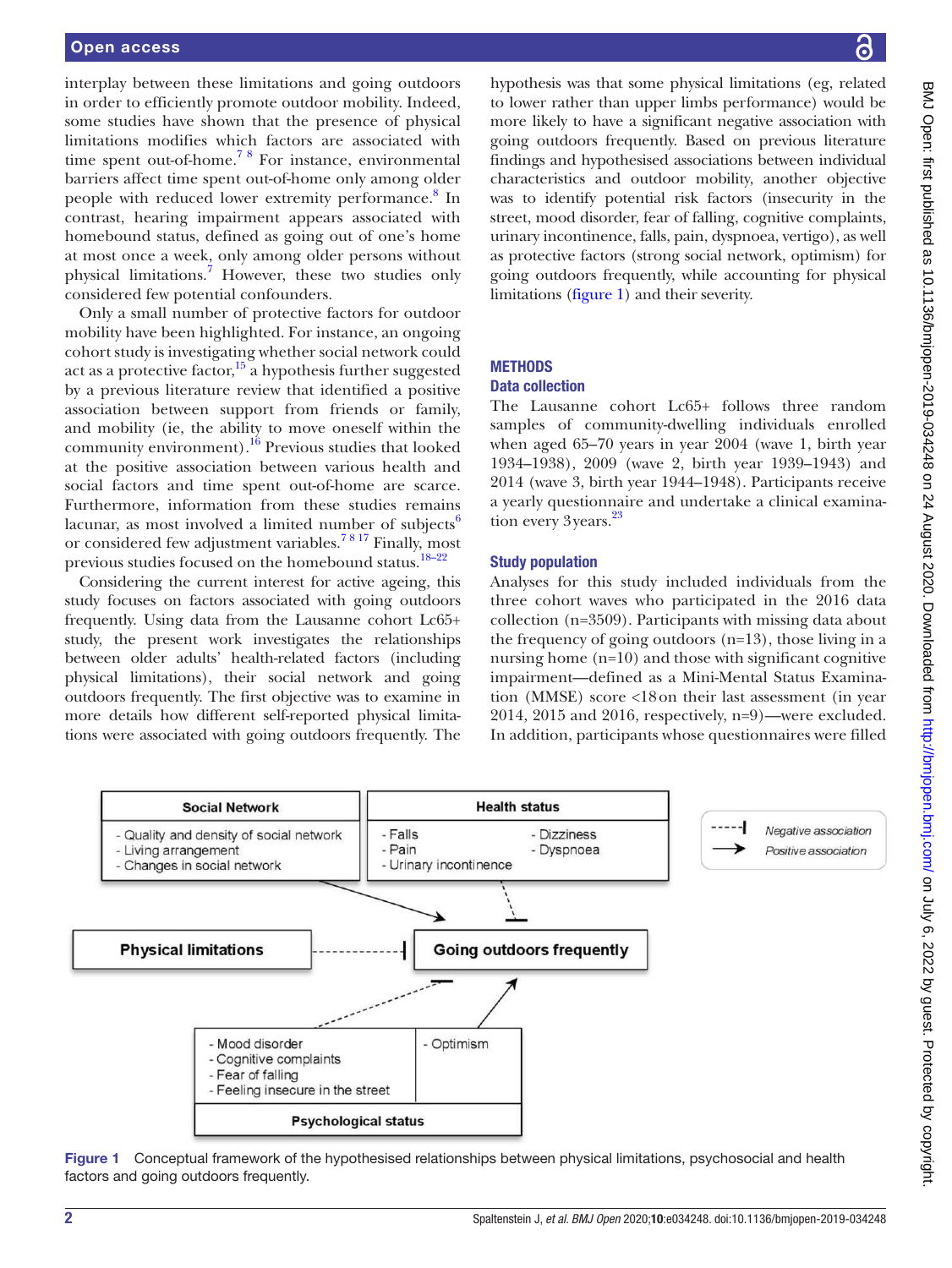sample of 3419 subjects.

Measures Information on all variables was extracted from the selfreported baseline questionnaire (for sociodemographic variables) and the 2016 yearly questionnaire (for outdoor mobility status, physical limitations, health status, psychological status and social network). Definition of the outcome Participants who met the '*going outdoors frequently*' criterion were defined as those who reported going outside 5–7days per week over the previous 12-month period (versus answering going outdoors: 'three to four times a week'; or 'once to twice a week' or "I almost never leave my home"). To improve the specificity of the outcome measure, participants who reported spending most of the time sitting or lying down and not moving much were categorised as not meeting the outcome's criteria (versus answering: "I often walk but I avoid climbing stairs, or

in by proxy (n=58) were also excluded, leaving a final

carrying loads"; "I often walk, climb stairs, and I carry light loads" or "I am physically active and I often carry heavy loads").

# Physical limitations

Physical limitations were assessed based on self-reported difficulty or inability in eight activities: 1) walking 100 m: '*limitations with walking*'; 2) standing up from a chair after staying seated for a long time: '*limitations with standing up from a chair*'; 3) climbing up one flight of stairs without stopping: '*limitations with climbing stairs*'; 4) bending forward, kneeling or squatting: '*limitations with bending*'; 5) reaching for an object above shoulder level: '*limitations with reaching above shoulder level*'; 6) pulling or pushing large objects: '*limitations with pushing objects*'; 7) lifting or carrying over 5 kilos: '*limitations with carrying*' and 8) catching a small object with the fingertips: '*limitations with catching small objects*'.

# **Covariates**

# *Sociodemographic*

Information was collected at enrolment regarding year of birth ('*age groups*' calculated in the year 2016: younger (67–72years), middle (73–77years), older (78–82years)), '*sex'* and education ('*higher education*' defined as having finished high school, or having a professional or university diploma).

# *Health status*

Information on the following variables was self-reported: history of *'falls'* in the past 12months; *'comorbidities'*: number of conditions diagnosed or under treatment over the last 12months (having either none, or one, or two and more conditions among the following: high blood pressure, high cholesterol level, coronary disease, heart failure, valve or myocardial disease, stroke, diabetes, chronic pulmonary disease, asthma, osteoporosis, bone fracture, arthritis or arthrosis, cancer, stomach or

duodenal ulcers, depression, Parkinson's disease, Alzheimer's disease, HIV infection, one or more other chronic diseases); being bothered by the following symptoms since at least 6months: '*pain'* in the joints or back or chest; dizziness or *'vertigo'*; breathlessness or trouble breathing, labelled as '*dyspnoea'*; involuntary urinary loss, labelled as *'urinary incontinence'*.

# *Psychological status*

The following variables were selected: *'insecurity in the street'* (defined as feeling uneasy or unsatisfied regarding one's own security in the street); reporting a lot or a little of '*fear of falling'*; *'depressive feelings'* (defined as reporting in the last 4weeks a) feeling sad, depressed or discouraged, and/or b) feeling a lack of pleasure or interest in usual activities); *'optimism'*: answering that one's own quality of life in a year will be better or the same but not worse as it is now; '*cognitive complaints'* (ie, feeling bothered often or very often by at least one of the following: a) remembering conversations; b) learning to use new technology; c) resuming a reading after being interrupted; d) remembering the name of people; e) concentrating on a task; f) explaining a show that was just watched; g) needing to be reminded of things to do; h) calculating the amount of change; i) needing to think longer in order to do things correctly).

# *Social network*

Self-reported information on the following variables was considered: '*living alone'*; '*death of the spouse or partner'* within the past 12months; having experienced a '*new emotional relationship'*; '*dense social network'* (defined as the highest quartile of the 6-item Lubben's Social Network Scale) and '*high-quality social network'* (ie, answers 'very often' or 'always' to all three questions: a) how often can you count on someone for help; b) how often can you count on someone to share personal matters and c) how often can you count on someone you love and for whom you matter).

# Statistical analyses

# Selection of physical limitations

In a first step, the specific association between each of the eight physical limitations and the 'going outdoors frequently' outcome was determined using bivariate logistic regression. The physical limitations that were significantly associated with the outcome were then entered altogether in a multivariate logistic regression, without adjusting for any covariate. Subsequent analyses only used the physical limitation independently associated with the outcome. These physical limitations were also stratified into mild versus severe limitations based on the strength of their association with the outcome and their distribution among the study population.

# Bivariate analyses

The characteristics of participants who did or did not go outdoors frequently were compared in bivariate analyses, using unadjusted logistic regression analyses. A similar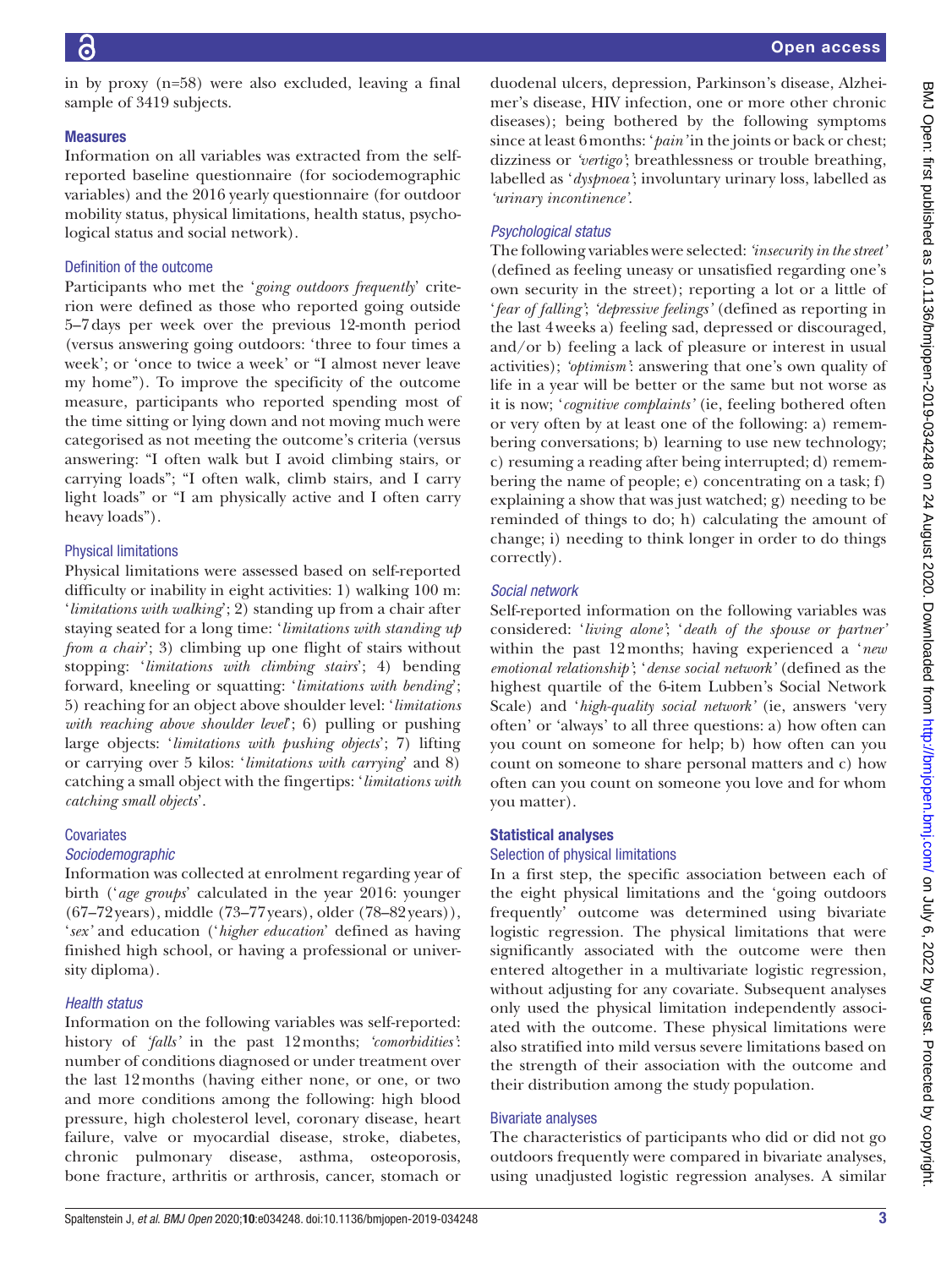analysis was performed in the subgroups of participants with mild and severe physical limitations, respectively.

#### Multivariate analyses

Multivariate analyses were performed similarly in the total population and in the two subgroups with mild and severe physical limitations, using as candidate variables those identified in bivariate analyses. Although 'living alone' was not significantly associated with the outcome in bivariate analysis, this variable was forced in the multivariate models because of its hypothesised role. Interactions between physical limitations and selected covariates were tested in the total sample analysis. Final models were run again after excluding variables that did not remain significantly associated with the outcome. The validity of all models was examined using the Hosmer-Lemeshow goodness-of-fit test.

Statistical significance was set at a p value of <0.05. All analyses were performed using Stat V.15.1 (StataCorp).

#### Sensitivity analysis

Information on MMSE was lacking in 374 participants (10.9%) who were unable to attend the in-person clinical assessment or refused to perform the MMSE. A sensitivity analysis excluding individuals with missing MMSE information was therefore carried out.

#### Patient and public involvement statement

Participants were not involved in the design and conduct of the Lc65+ study. The results of the Lc65+ data analyses are summarised and presented in a simplified way in the newsletter that the participants receive each year.

#### RESULTS

#### Population characteristics

The total sample included 3419 individuals aged 68–82years, with each 5-year age group defined by cohort wave representing about a third of the sample. More than half (59.5%) were female and 44% reported a higher education.

In total, 2637 participants reported going outdoors 5–7 times a week. However, 109 of them (4.1%) also reported spending most of the time sitting or lying down and not moving much, and thus did not meet the outcome criteria. This left a total of 2528 participants (73.9% of the total sample) that reported the outcome 'going outdoors frequently'.

Individuals reporting going outdoors frequently were younger, more optimistic and achieved a higher education than those who did not report going outdoors frequently ([table](#page-4-0) 1). Participants who went outdoors frequently also reported fewer health conditions and a stronger social network (higher density and higher quality social network, and more frequent new emotional relationship).

#### Physical limitations

Among the total population, limitations with bending was the most frequent physical limitation (55.1%), followed

by limitations with carrying (38.7%), with standing up from a chair (36.9%), and with pushing objects (32.4%). Limitations that were the least frequently reported were limitations with climbing stairs (15.3%), and with walking (12.6%). In bivariate analysis, each of the eight physical limitations were significantly less present among participants who went outdoors frequently (all  $p<0.001$ ) (online [supplementary table 1](https://dx.doi.org/10.1136/bmjopen-2019-034248)).

In the multivariate logistic regression model that included all eight physical limitations, four limitations did not remain associated with the outcome: limitations with a) pushing objects (adjusted OR (AdjOR) 1.02, 95%CI 0.80 to 1.28); b) catching small objects (AdjOR 0.93,  $95\%$  CI 0.74 to 1.17); c) reaching above shoulder level (AdjOR 0.85, 95%CI 0.68 to 1.08); d) standing up from a chair (AdjOR 0.85, 95%CI 0.70 to 1.03). In contrast, four limitations remained independently associated with significantly lower odds of going outdoors frequently [\(figure](#page-5-0) 2). Limitations with a) walking (AdjOR 0.23, 95%CI 0.18 to 0.30); b) climbing stairs (AdjOR 0.54, 95%CI 0.42 to 0.70); c) bending (AdjOR 0.73, 95%CI 0.60 to 0.88) and d) carrying (AdjOR 0.75, 95%CI 0.62 to 0.91). Overall, 65.8% of the participants within the total population reported at least one of these four limitations, a proportion that was only slightly but significantly lower  $(60.5\%; p<0.001)$  among the subgroup of participants going outdoors frequently.

A hierarchy was apparent within these four limitations as participants reporting only one limitation most often had limitations with bending (70.4%), whereas those with two limitations, most often reported limitations with bending and carrying (81.7%), and those with three limitations most often reported limitations with bending, carrying and climbing stairs (52.7%). Based on these results, participants reporting limitations with bending and/or carrying but not with climbing stairs and walking (44.8% of the total sample) were considered as having *mild* physical limitations, whereas those reporting limitations with stairs and/or walking (19.4% of the total sample) were considered as having *severe* physical limitations in further analyses. This classification was further supported by results from bivariate analyses that showed stronger associations with going outdoors frequently for severe compared with mild physical limitations.

In subgroups analyses, 77.8% of the participants with mild limitations reported going outdoors frequently, vs 44.6% of those with severe limitations. These latter were older, had a worse overall health and psychological status as well as a weaker social network than those with mild limitations [\(online supplementary table 2](https://dx.doi.org/10.1136/bmjopen-2019-034248)).

#### Results from multivariate analyses

In the total population [\(table](#page-5-1) 2), results from multivariate analysis showed that going outdoors frequently was less likely in participants who reported limitations with walking (AdjOR  $0.24$ ,  $95\%$  CI  $0.18$  to  $0.31$ ) and limitations with climbing stairs (AdjOR 0.61,  $95\%$  CI 0.47 to 0.80), as well as those within the older age group (78–82years,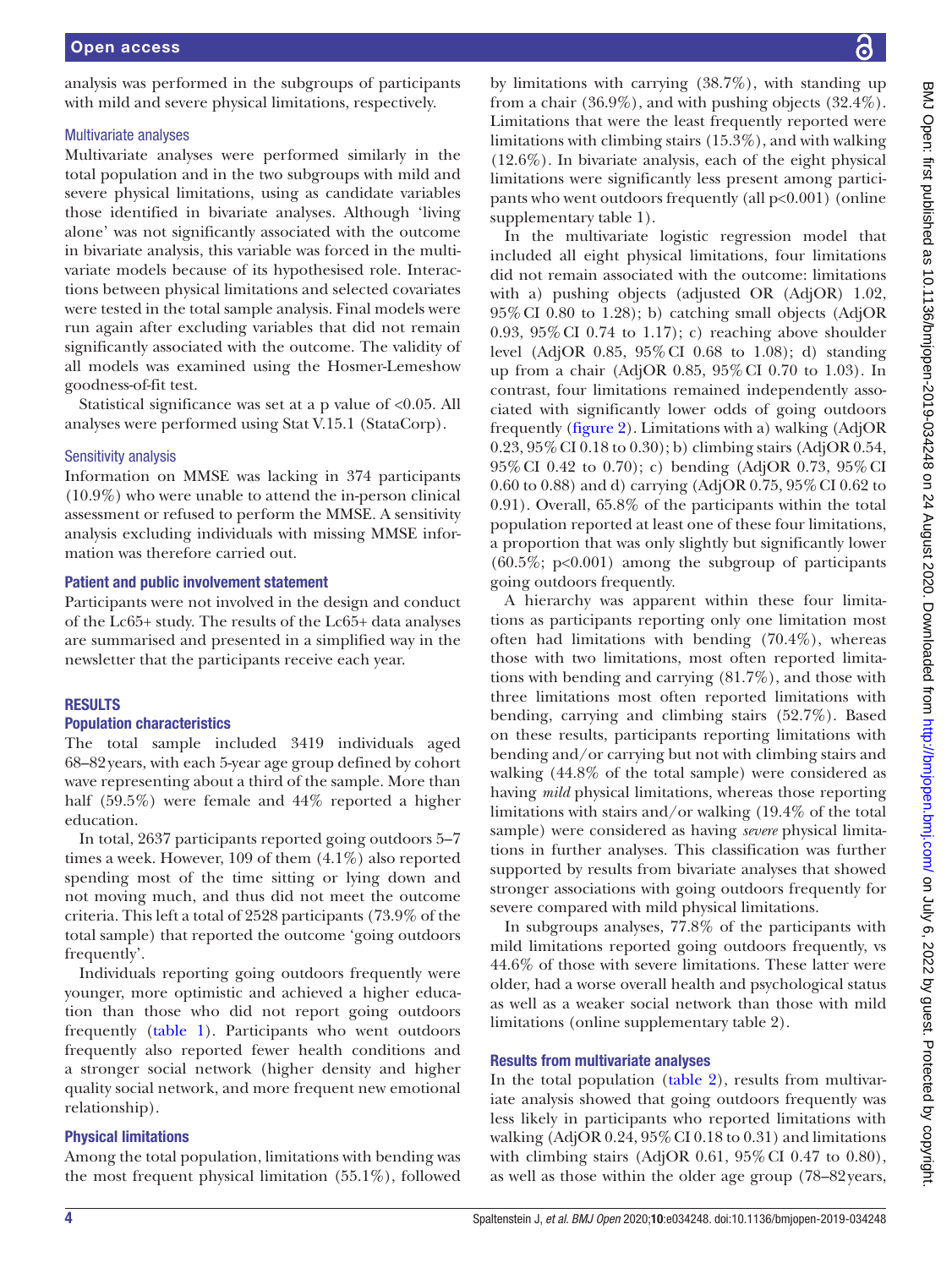<span id="page-4-0"></span>

| Characteristics of the study population and comparisons between participants going outdoors frequently or not<br>Table 1 |                                               |                                                                       |                                      |          |                                  |         |  |  |  |  |  |
|--------------------------------------------------------------------------------------------------------------------------|-----------------------------------------------|-----------------------------------------------------------------------|--------------------------------------|----------|----------------------------------|---------|--|--|--|--|--|
|                                                                                                                          |                                               |                                                                       | <b>Going outdoors</b><br>frequently? |          |                                  |         |  |  |  |  |  |
| Characteristics (mean) (%)                                                                                               |                                               | Total population Yes (N=2528; No (N=891;<br>$(N=3419)$ (100 %) 73.9%) |                                      | $26.1\%$ | <b>Unadjusted OR</b><br>(95% CI) | P value |  |  |  |  |  |
| Sociodemographic Female (%)                                                                                              |                                               | 59.5                                                                  | 58.4                                 | 62.7     | 0.83 (0.71 to 0.97)              | 0.022   |  |  |  |  |  |
|                                                                                                                          | Age groups by cohort<br>wave $(\%)$           |                                                                       |                                      |          |                                  |         |  |  |  |  |  |
|                                                                                                                          | 78-82 years (wave 1)                          | 34.6                                                                  | 24.1                                 | 26.8     | (ref)                            | < 0.001 |  |  |  |  |  |
|                                                                                                                          | 73-77 years (wave 2)                          | 30.0                                                                  | 32.8                                 | 32.1     | 0.90 (0.75 to 1.08)              |         |  |  |  |  |  |
|                                                                                                                          | 68-72 years (wave 3)                          | 35.5                                                                  | 43.1                                 | 41.1     | 0.57 (0.48 to 0.69)              |         |  |  |  |  |  |
|                                                                                                                          | Higher education (%)                          | 44.0                                                                  | 47.1                                 | 35.1     | 1.65 (1.41 to 1.93)              | < 0.001 |  |  |  |  |  |
| Health                                                                                                                   | Comorbidities (%)                             |                                                                       |                                      |          |                                  |         |  |  |  |  |  |
|                                                                                                                          | None                                          | 23.8                                                                  | 26.0                                 | 17.6     | (ref)                            | < 0.001 |  |  |  |  |  |
|                                                                                                                          | One                                           | 30.6                                                                  | 31.8                                 | 27.2     | 0.79 (0.63 to 0.99)              |         |  |  |  |  |  |
|                                                                                                                          | Two or more                                   | 45.6                                                                  | 42.2                                 | 55.2     | 0.51 (0.42 to 0.63)              |         |  |  |  |  |  |
|                                                                                                                          | Vertigo (%)                                   | 10.3                                                                  | 8.2                                  | 16.2     | 0.46 (0.37 to 0.58)              | < 0.001 |  |  |  |  |  |
|                                                                                                                          | Dyspnoea (%)                                  | 17.2                                                                  | 13.0                                 | 29.1     | 0.36 (0.30 to 0.44)              | < 0.001 |  |  |  |  |  |
|                                                                                                                          | Pain (%)                                      | 61.9                                                                  | 58.2                                 | 72.2     | 0.54 (0.45 to 0.63)              | < 0.001 |  |  |  |  |  |
|                                                                                                                          | Urinary incontinence (%)                      | 14.4                                                                  | 12.3                                 | 20.3     | 0.55 (0.45 to 0.68)              | < 0.001 |  |  |  |  |  |
|                                                                                                                          | Falls (%)                                     | 19.0                                                                  | 17.2                                 | 24.4     | 0.64 (0.53 to 0.77)              | < 0.001 |  |  |  |  |  |
| Psychological                                                                                                            | Depressive feelings (%)                       | 25.6                                                                  | 20.5                                 | 40.2     | $0.38$ (0.32 to 0.45)            | < 0.001 |  |  |  |  |  |
|                                                                                                                          | Insecurity in the street (%) 37.0             |                                                                       | 33.7                                 | 46.7     | 0.58 (0.49 to 0.68)              | < 0.001 |  |  |  |  |  |
|                                                                                                                          | Fear of falling (%)                           | 50.6                                                                  | 45.1                                 | 65.3     | 0.44 (0.38 to 0.52)              | < 0.001 |  |  |  |  |  |
|                                                                                                                          | Optimism, quality of life in<br>a year $(\%)$ |                                                                       |                                      |          |                                  |         |  |  |  |  |  |
|                                                                                                                          | The same or better                            | 87.6                                                                  | 90.3                                 | 79.7     | 2.40 (1.91 to 2.94)              | < 0.001 |  |  |  |  |  |
|                                                                                                                          | Cognitive complaints (%)                      | 29.3                                                                  | 25.9                                 | 38.7     | 0.55 (0.47 to 0.65)              | < 0.001 |  |  |  |  |  |
| Social network                                                                                                           | Living alone (%)                              | 42.9                                                                  | 42.2                                 | 44.9     | 0.89 (0.77 to 1.04)              | 0.162   |  |  |  |  |  |
|                                                                                                                          | Dense social network (%)                      | 25.3                                                                  | 28.3                                 | 16.5     | 2.00 (1.61 to 2.48)              | < 0.001 |  |  |  |  |  |
|                                                                                                                          | High-quality social<br>network (%)            | 56.8                                                                  | 59.9                                 | 48.0     | 1.62 (1.39 to 1.89)              | < 0.001 |  |  |  |  |  |
|                                                                                                                          | New emotional<br>relationship (%)             | 7.2                                                                   | 7.8                                  | 5.5      | 1.45 (1.05 to 2.01)              | 0.025   |  |  |  |  |  |
|                                                                                                                          | Death of the spouse or<br>partner (%)         | 1.56                                                                  | 1.47                                 | 1.81     | 0.81 (0.45 to 1.46)              | 0.485   |  |  |  |  |  |

Refer to 'Methods' section for detailed definition of the characteristics.

ORs and p values from unadjusted logistic regression analysis.

AdjOR  $0.73$ ,  $95\%$  CI  $0.59$  to  $0.92$ ), those reporting depressive feelings (AdjOR 0.58,  $95\%$  CI 0.47 to 0.70), dyspnoea (AdjOR 0.60, 95%CI 0.48 to 0.75) and fear of falling (AdjOR 0.75, 95%CI 0.62 to 0.91). In contrast, those living alone (AdjOR 1.30, 95%CI 1.08 to 1.56), reporting a dense (AdjOR 1.57, 95%CI 1.26 to 1.96) or a highquality social network (AdjOR 1.28, 95%CI 1.06 to 1.53) had increased odds of going outdoors frequently. None of the interactions between the physical limitations and the different covariates achieved statistical significance.

In subgroup analyses, a different set of variables was associated with going outdoors frequently in participants with

mild versus severe physical limitations. Among the former, a significant association with higher education (AdjOR 1.30, 95%CI 1.00 to 1.70) appeared, whereas older age and a high-quality social network were no longer significantly associated with going outdoors frequently. Among participants with severe physical limitations, the odds of going outdoors frequently were significantly decreased when reporting dyspnoea (AdjOR  $0.67$ ,  $95\%$ CI  $0.48$  to  $0.93$ ), urinary incontinence (AdjOR 0.67,  $95\%$ CI 0.46 to 0.97), depressive feelings (AdjOR 0.67, 95%CI 0.48 to 0.93) or cognitive complaints (AdjOR 0.66, 95%CI 0.47 to 0.93). In contrast, having a new emotional relationship was associated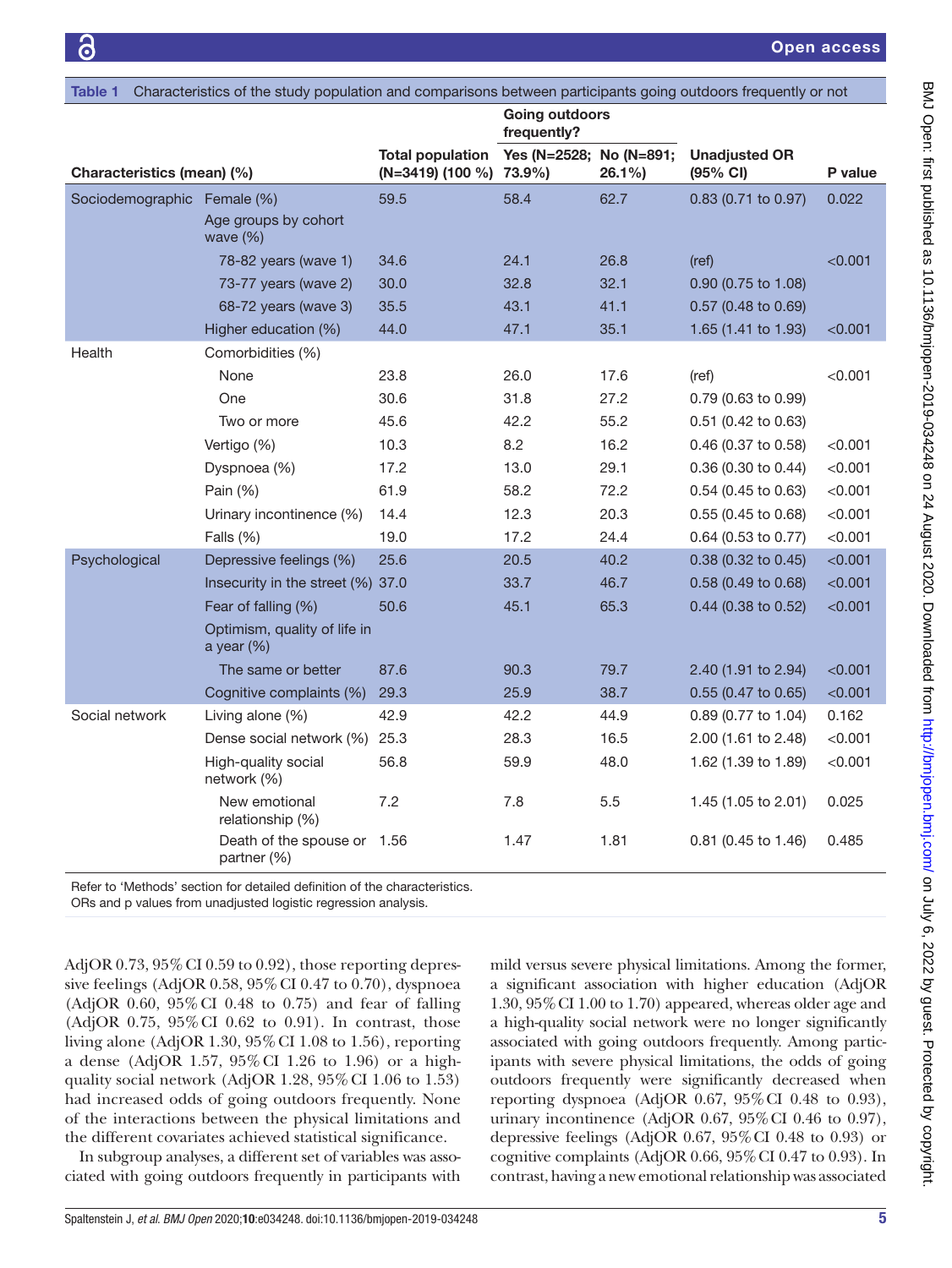

<span id="page-5-0"></span>Figure 2 Mutually adjusted effect (OR) of the four types of physical limitations significantly associated with going outdoors frequently.

with more than twofold higher odds of reporting going outdoors frequently (AdjOR 2.52, 95%CI 1.18 to 5.38).

All three multivariate models presented a good fit of the data (l-roc values from Hosmer-Lemeshow goodness-of-fit test for model 1: 0.74, for model 2: 0.63 and for model 3: 0.62).

#### Sensitivity analyses

In the total population, similar results were obtained in the sensitivity analyses that excluded participants with missing MMSE. In the subgroup analysis among patients with mild physical limitations, living alone and having a

<span id="page-5-1"></span>Table 2 Results from multivariate logistic regression analyses that investigated associations of physical limitations, sociodemographic, health, psychological and social network characteristics with 'going outdoors frequently' outcome

|                             |                                  | <b>Total sample</b><br>(n=3171) |         | Participants with mild*<br>limitations (n=1446) |         | Participants with severet<br>limitations (n=627) |         |
|-----------------------------|----------------------------------|---------------------------------|---------|-------------------------------------------------|---------|--------------------------------------------------|---------|
| <b>Characteristics</b>      |                                  | <b>Adjusted OR</b><br>(95% CI)  | P value | <b>Adjusted OR</b><br>(95% CI)                  | P value | <b>Adjusted OR</b><br>(95% CI)                   | P value |
| <b>Physical limitations</b> | Limitations with walking         | $0.24$ (0.18 to 0.31)           | < 0.001 |                                                 |         |                                                  |         |
|                             | Limitations with climbing stairs | $0.61$ (0.47 to 0.80)           | < 0.001 |                                                 |         |                                                  |         |
| Sociodemographic            | Age group                        |                                 |         |                                                 |         |                                                  |         |
|                             | 68-72 years (wave 3)             | (ref)                           |         | (ref)                                           |         | (ref)                                            |         |
|                             | 73-77 years (wave 2)             | $0.99(0.80 \text{ to } 1.23)$   | 0.945   |                                                 |         |                                                  |         |
|                             | 78-82 years (wave 1)             | 0.73 (0.59 to 0.92)             | 0.006   | $\qquad \qquad -$                               |         |                                                  |         |
|                             | Higher education                 |                                 |         | 1.30 (1.00 to 1.70)                             | 0.049   |                                                  |         |
| Health                      | Dyspnoea                         | 0.60 (0.48 to 0.75)             | < 0.001 | 0.66 (0.47 to 0.92)                             | 0.014   | 0.67 (0.48 to 0.93)                              | 0.018   |
|                             | Urinary incontinence             |                                 |         |                                                 |         | 0.67 (0.46 to 0.97)                              | 0.033   |
| Psychological               | Depressive feelings              | 0.58 (0.47 to 0.70)             | < 0.001 | 0.56 (0.42 to 0.73)                             | < 0.001 | 0.67 (0.48 to 0.93)                              | 0.017   |
|                             | Fear of falling                  | $0.75(0.62 \text{ to } 0.91)$   | 0.003   | 0.69 (0.53 to 0.91)                             | 0.008   |                                                  |         |
|                             | Cognitive complaints             |                                 |         |                                                 |         | 0.66 (0.47 to 0.93)                              | 0.018   |
| Social network              | Living alone                     | 1.30 (1.08 to 1.56)             | 0.006   | 1.34 (1.03 to 1.75)                             | 0.031   |                                                  |         |
|                             | Dense social network             | 1.57 (1.26 to 1.96)             | < 0.001 | 1.40 (1.02 to 1.91)                             | 0.037   |                                                  |         |
|                             | High-quality social network      | 1.28 (1.06 to 1.53)             | 0.009   |                                                 |         |                                                  |         |
|                             | New emotional relationship       |                                 |         |                                                 |         | 2.52 (1.18 to 5.38)                              | 0.017   |

Refer to 'Methods' section for a detailed definition of the characteristics.

The following variables did not remain significantly associated with the 'going outdoors frequently' outcome in any of the three multivariate models and are not shown in Table 2: limitations with bending, limitations with carrying, sex, comorbidity, vertigo, pain, falls, insecurity in the street, optimism, death of the spouse or partner.

\*Mild physical limitations: limitations in bending and/or carrying.

†Severe physical limitations: limitations in walking and/or climbing stairs.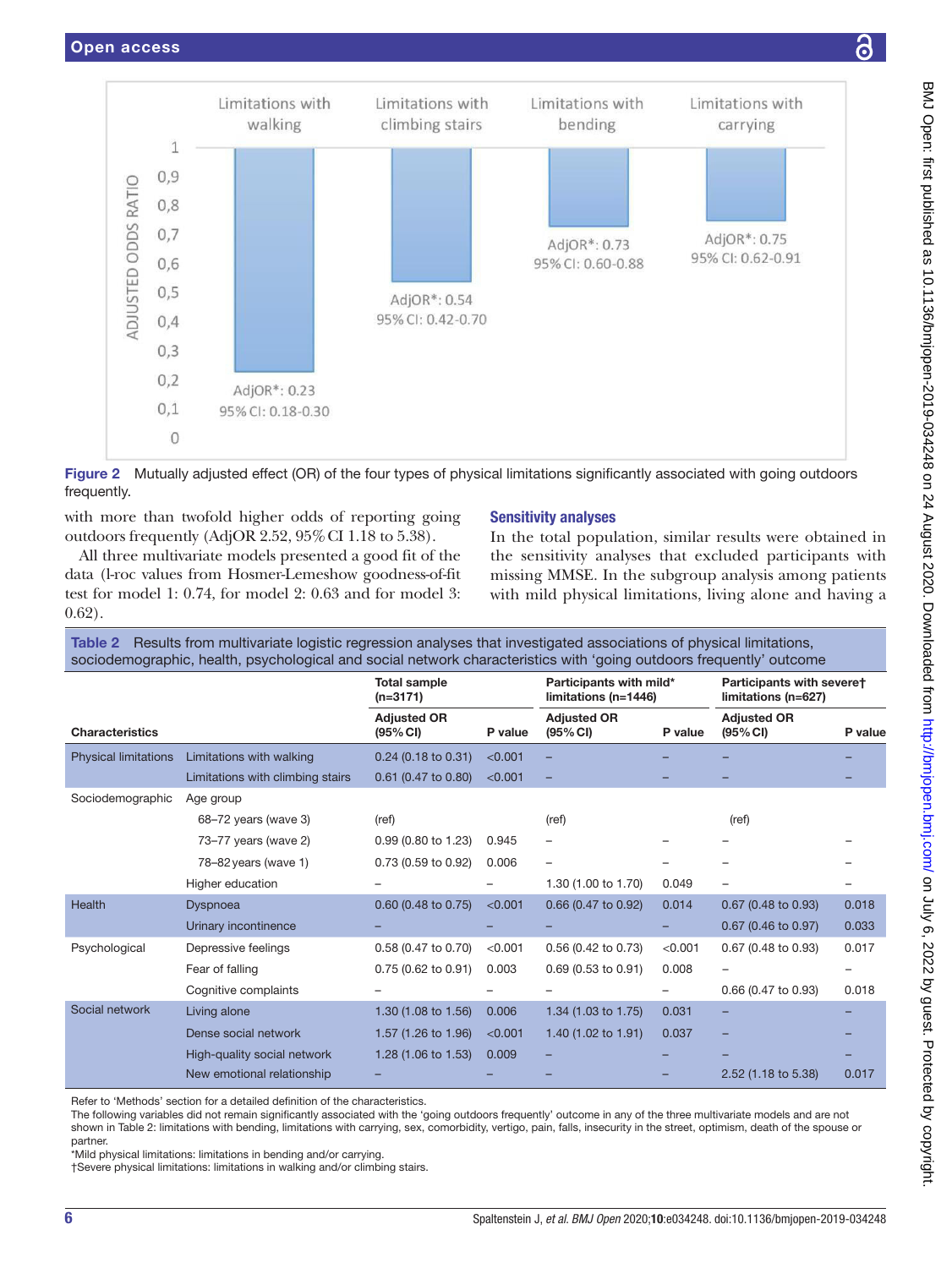dense social network were no longer significantly associated with going outdoors frequently, although their ORs were similar to those presented in [table](#page-5-1) 2. Results were essentially similar in the subgroup with severe limitations, except for urinary incontinence that was no longer significant but also had similar OR.

### **DISCUSSION**

In the present study, about three-quarters of communitydwelling adults aged 68–82years reported going outdoors frequently despite the presence of physical limitations in a substantial proportion of them. Among individuals with severe limitations, still almost half of them did go outdoors frequently. Limitations with walking and climbing stairs considerably decreased odds of reporting going outdoors frequently but so did other variables such as depressive feelings and fear of falling. On the contrary, social variables increased those odds and so did the fact of living alone. Among individuals with severe limitations, cognitive complaints and urinary incontinence became significant in decreasing odds of going outdoors frequently.

This study provides a unique detailed picture of the interplay between physical limitations, an extensive set of health and social covariates, and the likelihood of reporting frequent outdoor mobility. As hypothesised, only some physical limitations (ie, limitations with walking, climbing stairs, carrying and bending) had an independent negative association with going outdoors frequently. Ability to walk and to climb stairs are essential to allow outdoor mobility, whereas limitations with bending and carrying may indicate balance and strength impairments, respectively, that can both negatively influence outdoor mobility. However, when adjusting for sociodemographic, health, psychological and social characteristics in multivariate analyses, only limitations with walking and limitations with climbing stairs remained associated with lower odds of going outdoors frequently. These results suggest that limitations with bending and carrying may be early signs of impending physical limitations, but other risk factors account for their effect on outdoor mobility restriction. Previous studies found that physical limitation with bending was the first physical limitation to be encountered, followed by difficulty with lifting,  $24\frac{25}{5}$  whereas physical limitations with walking and stairs are considered as more severe.<sup>26</sup> Overall, these results suggest that interventions designed to promote activity and frequent outdoor mobility should also incorporate strength, endurance and balance training to enhance walking.

Another original finding of this study is to highlight that stratifying the analyses by the severity of physical limitations modifies the factors associated with going outdoors frequently. To our knowledge, this has not yet been studied in such details so far. In the present study, most protective factors were no longer significant when restricting the analyses to individuals with severe limitations. In contrast, other variables such as cognitive

complaints and urinary incontinence that were not associated with outdoors mobility in the total population or among individuals with mild limitations, did become significant in those with severe limitations. Thus, attempts should be made to better tailor public health interventions to individual's specific physical limitations.

In contrast, depressive feelings significantly decreased the odds of going outdoors frequently in the total population as well as in participants with mild and severe limitations. This highlights the importance to address this issue when promoting outdoor mobility, all the more as depression is common and often underdiagnosed among older adults.[27 28](#page-8-4) This study highlights further reasons to address this issue even if the cross-sectional design of the analysis prevents determining whether depressive symptoms could be a cause or a consequence of restricted outdoor mobility.

When targeting older persons with mild physical limitations, our results suggest that a specific emphasis should be placed on fear of falling. Other studies also observed similar negative associations between fear of falling, mobility and outdoor activity.<sup>11 29</sup> Interventions that effectively address fear of falling, such as exercise,  $30$ may be considered in this specific subgroup whereas they might not be a priority target for older people with more pronounced physical limitations.

Indeed, among older people with severe physical limitations, results highlight the potential importance of addressing urinary incontinence as it was associated with significantly lower odds of going outdoors frequently. Previous studies indeed linked incontinence to restricted mobility $31$  or homebound status,  $32$  but did not describe whether this association varied according to the severity of physical limitations. These results lend further support to improving the management of urinary incontinence, as well as interventions to better adapt outdoor environment, such as easily accessible public toilets.

Similarly, among individuals with severe limitations, those with cognitive complaints had further decreased odds of reporting frequent outdoor mobility. A potential explanation is that going outdoors with severe physical limitations probably requires significant cognitive resources (use of walking aids, managing breaks, gait, and balance, finding one's way). This result extends previous findings<sup>[6](#page-7-3)</sup> that also observed this association.

Another significant contribution of the current study is to further highlight the importance of the social dimension as a potential protective factor for frequent outdoor mobility. Results suggest that, besides the living condition, both the quality and the density of the social network may independently play a role. Again, the strength of the association between these social variables and going outdoors frequently varied according to the severity of physical limitations. Indeed, the positive associations of living alone and of a dense social network with going outdoors frequently was observed in the total population as well as in participants with mild limitations, but no longer in those with severe limitations. This observation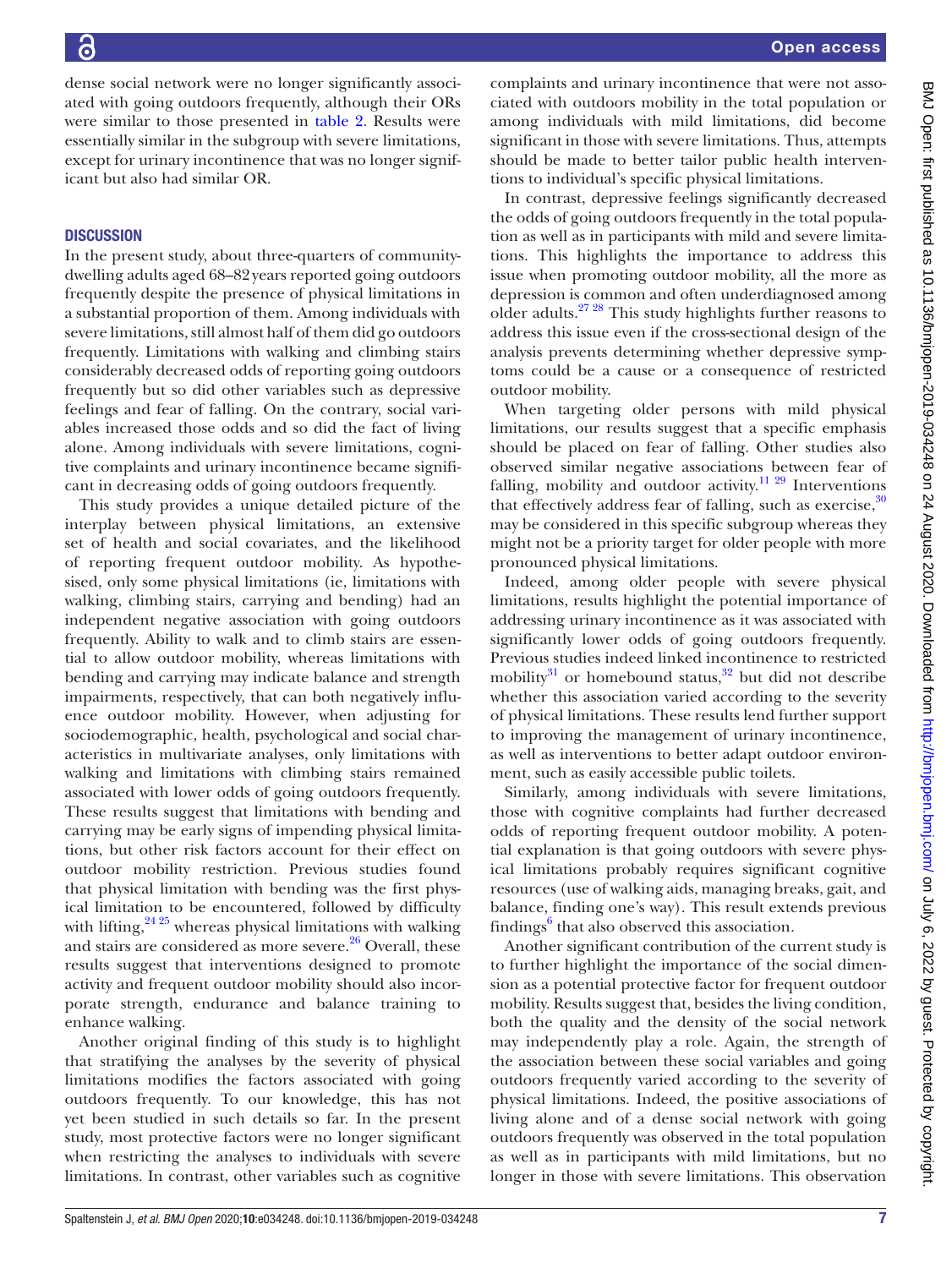#### Open access

suggests that while these variables might drive individuals without or with only mild physical limitations to go outside, this effect may be lost among those who are more physically disabled. Yet, in this latter group, reporting a new emotional relationship was the only factor associated with increased odds of going outdoors frequently. These findings extend previous results that showed positive association between living alone as well as the frequency of contacts with children residing outside of the home, and improved walking ability. $33$  Overall, these results also lend support for public health interventions aiming at promoting and facilitating socialisation in at-risk elderly people.

#### Strengths and limitations

This study has several strengths such as its populationbased sampling with participants being representative<sup>34</sup> of that population, the large sample included in the analyses allowing for high statistical power, detailed information on the type of physical limitations and on an extensive set of relevant covariates, including different components of social network. This made analyses stratified by the severity of physical limitations possible, thus providing unique information and a more detailed understanding of the interplay between health and social factors that potentially mediate outdoors mobility.

As a limitation, information on MMSE score was missing in 374 (out of 3419) participants. However, results from the sensitivity analyses excluding participants with missing MMSE score did not modify the results within the total sample.

Additional limitations were the cross-sectional design that did not allow to assess causality and the use of selfreported data that might be less reliable than objective measurements.

Finally, the exclusion of subjects with answers by proxy and those with MMSE score below 18 precludes from generalising the findings to older persons with moderateto-severe cognitive impairment.

#### **CONCLUSION**

This study highlights factors that are potentially important in maintaining frequent outdoors mobility (social network), as well as factors likely to threaten it (physical limitations, fear of falling, depressive feelings, cognitive complaints, urinary incontinence). It points to different factors according to the severity of physical limitations and suggests that interventions aiming to promote outdoor mobility and active ageing should be designed accordingly. Further longitudinal studies are needed to establish the direction and causality of observed associations.

Acknowledgements The authors would like to thank all participants in the Lc65+ study, as well as the research assistants.

Contributors BSE designed and conducts the Lc65+ cohort study. CB, BSE and LSB designed this work. JS, LSB and HK underwent data analysis. JS conducted the literature search and drafted the manuscript. All authors contributed to the

interpretation of data, and critically revised the manuscript for important intellectual content. All authors approved the final version for publication.

Funding The authors have not declared a specific grant for this research from any funding agency in the public, commercial or not-for-profit sectors.

Competing interests None declared.

Patient consent for publication Not required.

Ethics approval The Cantonal Human Research Ethical Committee approved the Lausanne Cohort Lc65+ initial study protocol (Protocol (19/04), decision letter: 23 February 2004) as well as successive amendments for follow-up. Written informed consent was obtained from all subjects.

Provenance and peer review Not commissioned; externally peer reviewed.

Data availability statement All data relevant to the study are included in the article or uploaded as supplementary information.

Open access This is an open access article distributed in accordance with the Creative Commons Attribution Non Commercial (CC BY-NC 4.0) license, which permits others to distribute, remix, adapt, build upon this work non-commercially, and license their derivative works on different terms, provided the original work is properly cited, appropriate credit is given, any changes made indicated, and the use is non-commercial. See: [http://creativecommons.org/licenses/by-nc/4.0/.](http://creativecommons.org/licenses/by-nc/4.0/)

#### ORCID iD

Julia Spaltenstein<http://orcid.org/0000-0002-5518-3911>

#### **REFERENCES**

- <span id="page-7-0"></span>1 Harada K, Lee S, Lee S, *et al*. Objectively-measured outdoor time and physical and psychological function among older adults. *[Geriatr](http://dx.doi.org/10.1111/ggi.12895)  [Gerontol Int](http://dx.doi.org/10.1111/ggi.12895)* 2017;17:1455–62.
- 2 Harada K, Lee S, Park H, *et al*. Going outdoors and cognitive function among community-dwelling older adults: Moderating role of physical function. *[Geriatr Gerontol Int](http://dx.doi.org/10.1111/ggi.12437)* 2016;16:65–73.
- <span id="page-7-1"></span>3 Kono A, Kai I, Sakato C, *et al*. Frequency of going outdoors predicts long-range functional change among ambulatory frail elders living at home. *[Arch Gerontol Geriatr](http://dx.doi.org/10.1016/j.archger.2006.10.013)* 2007;45:233–42.
- <span id="page-7-2"></span>4 (WHO), World Health Organization. *Active Ageing - A Policy Framework*. Madrid, Spain, 2002.
- 5 Bousquet J, Malva J, Nogues M, *et al*. Operational definition of active and healthy aging (AHA): the European innovation partnership (EIP) on AHA reference site questionnaire: Montpellier October 20-21, 2014, Lisbon July 2, 2015. *[J Am Med Dir Assoc](http://dx.doi.org/10.1016/j.jamda.2015.09.004)* 2015;16:1020–6.
- <span id="page-7-3"></span>6 Petersen J, Austin D, Mattek N, *et al*. Time out-of-home and cognitive, physical, and emotional wellbeing of older adults: a longitudinal mixed effects model. *[PLoS One](http://dx.doi.org/10.1371/journal.pone.0139643)* 2015;10:e0139643.
- <span id="page-7-7"></span>7 Mikkola TM, Polku H, Portegijs E, *et al*. Self-Reported hearing is associated with time spent out-of-home and withdrawal from leisure activities in older community-dwelling adults. *[Aging Clin Exp Res](http://dx.doi.org/10.1007/s40520-015-0389-1)* 2016;28:297–302.
- <span id="page-7-8"></span>8 Portegijs E, Rantakokko M, Viljanen A, *et al*. Perceived and objective entrance-related environmental barriers and daily out-of-home mobility in community-dwelling older people. *[Arch Gerontol Geriatr](http://dx.doi.org/10.1016/j.archger.2016.11.011)* 2017;69:69–76.
- 9 Choi K, Park E, Lee I-S. [Homebound status and related factors according to age in female elders in the community]. *[J Korean Acad](http://dx.doi.org/10.4040/jkan.2012.42.2.291)  [Nurs](http://dx.doi.org/10.4040/jkan.2012.42.2.291)* 2012;42:291–301.
- <span id="page-7-4"></span>10 Kanzaki-Sooudi K. The relationship between time spent outdoors, falls, and fall-risk among the community-dwelling elderly in rural Japan. *[Home Healthc Nurse](http://dx.doi.org/10.1097/01.NHH.0000361930.29797.9b)* 2009;27:570–7.
- <span id="page-7-11"></span>11 Smith AR, Chen C, Clarke P, *et al*. Trajectories of outdoor mobility in vulnerable community-dwelling elderly: the role of individual and environmental factors. *[J Aging Health](http://dx.doi.org/10.1177/0898264315611665)* 2016;28:796–811.
- <span id="page-7-5"></span>12 Lêng CH, Wang J-D. Long term determinants of functional decline of mobility: an 11-year follow-up of 5464 adults of late middle aged and elderly. *[Arch Gerontol Geriatr](http://dx.doi.org/10.1016/j.archger.2013.03.013)* 2013;57:215–20.
- <span id="page-7-6"></span>13 Guzman-Castillo M, Ahmadi-Abhari S, Bandosz P, *et al*. Forecasted trends in disability and life expectancy in England and Wales up to 2025: a modelling study. *[Lancet Public Health](http://dx.doi.org/10.1016/S2468-2667(17)30091-9)* 2017;2:e307–13.
- 14 Musich S, Wang SS, Ruiz J, *et al*. The impact of mobility limitations on health outcomes among older adults. *[Geriatr Nurs](http://dx.doi.org/10.1016/j.gerinurse.2017.08.002)* 2018;39:162–9.
- <span id="page-7-9"></span>15 Kestens Y, Chaix B, Gerber P, *et al*. Understanding the role of contrasting urban contexts in healthy aging: an international cohort study using wearable sensor devices (the CURHA study protocol). *[BMC Geriatr](http://dx.doi.org/10.1186/s12877-016-0273-7)* 2016;16:96.
- <span id="page-7-10"></span>16 Levasseur M, Généreux M, Bruneau J-F, *et al*. Importance of proximity to resources, social support, transportation and neighborhood security for mobility and social participation in